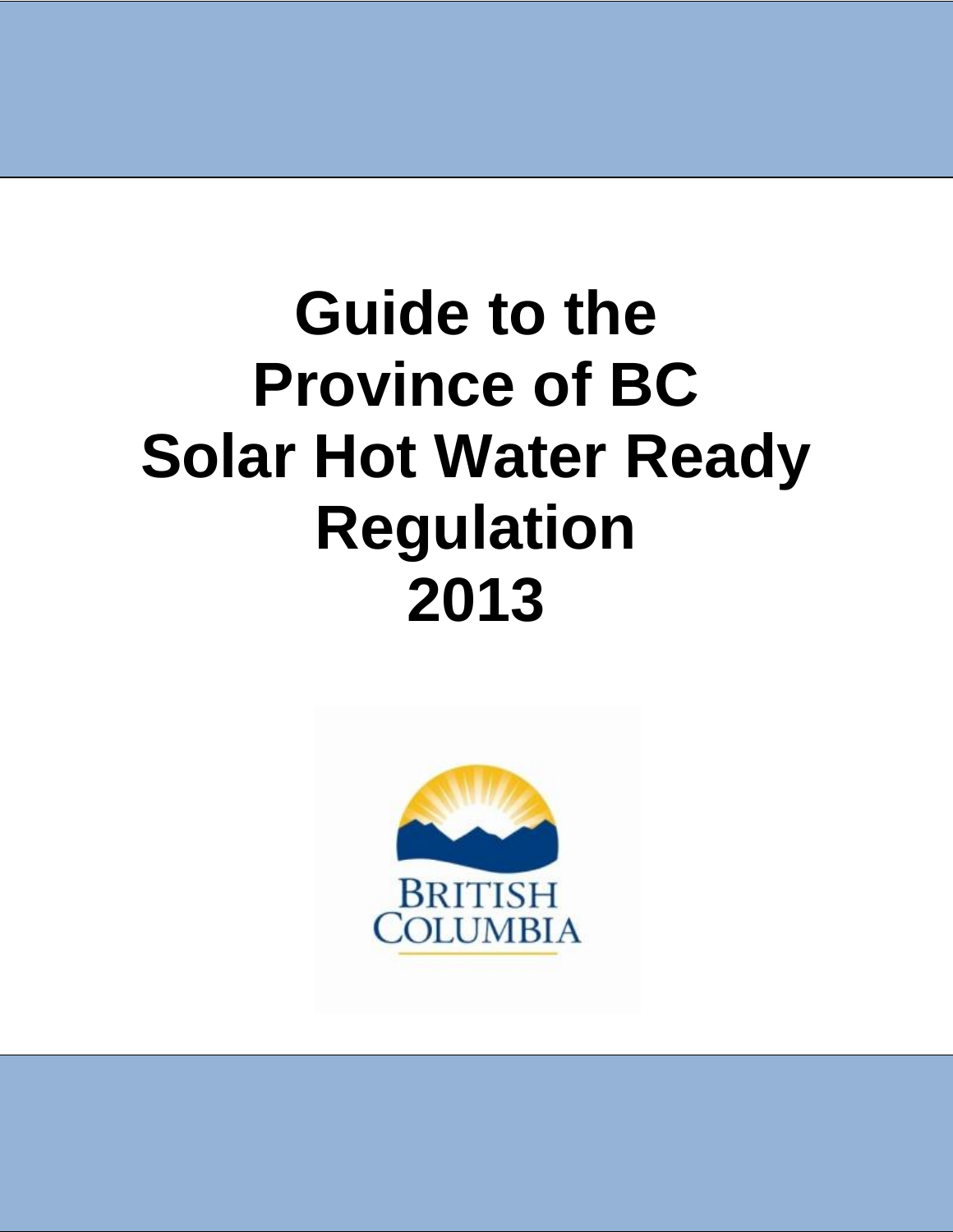## **Introduction**

This guide is intended to clarify the application of the Solar Hot Water Ready Regulation. The regulation is currently set out in two parts: the original BC Regulation 101/2011 and the amendment, BC Regulation 163/2013. For convenience, the appendix to this guide includes a consolidated version of the two regulations.

The guide does not form part of the regulation, but is intended to provide further information on the installation of rough-ins for solar domestic hot water systems (SDHWS). Some information is also provided related to installation of a SDHWS. With this kind of information it is hoped that users will have a better understanding of the regulation requirements for future installation of a solar domestic hot water system. It must, however, be clearly understood that the explanatory text contained in the guide cannot be construed as providing legal interpretations of requirements contained in the regulation.

The text extracted from the Solar Hot Water Ready Regulation is printed on a shaded background.

Explanatory text is written below each shaded section.

Comments on this guide are welcome. Please submit to **Building.Safety@gov.bc.ca.**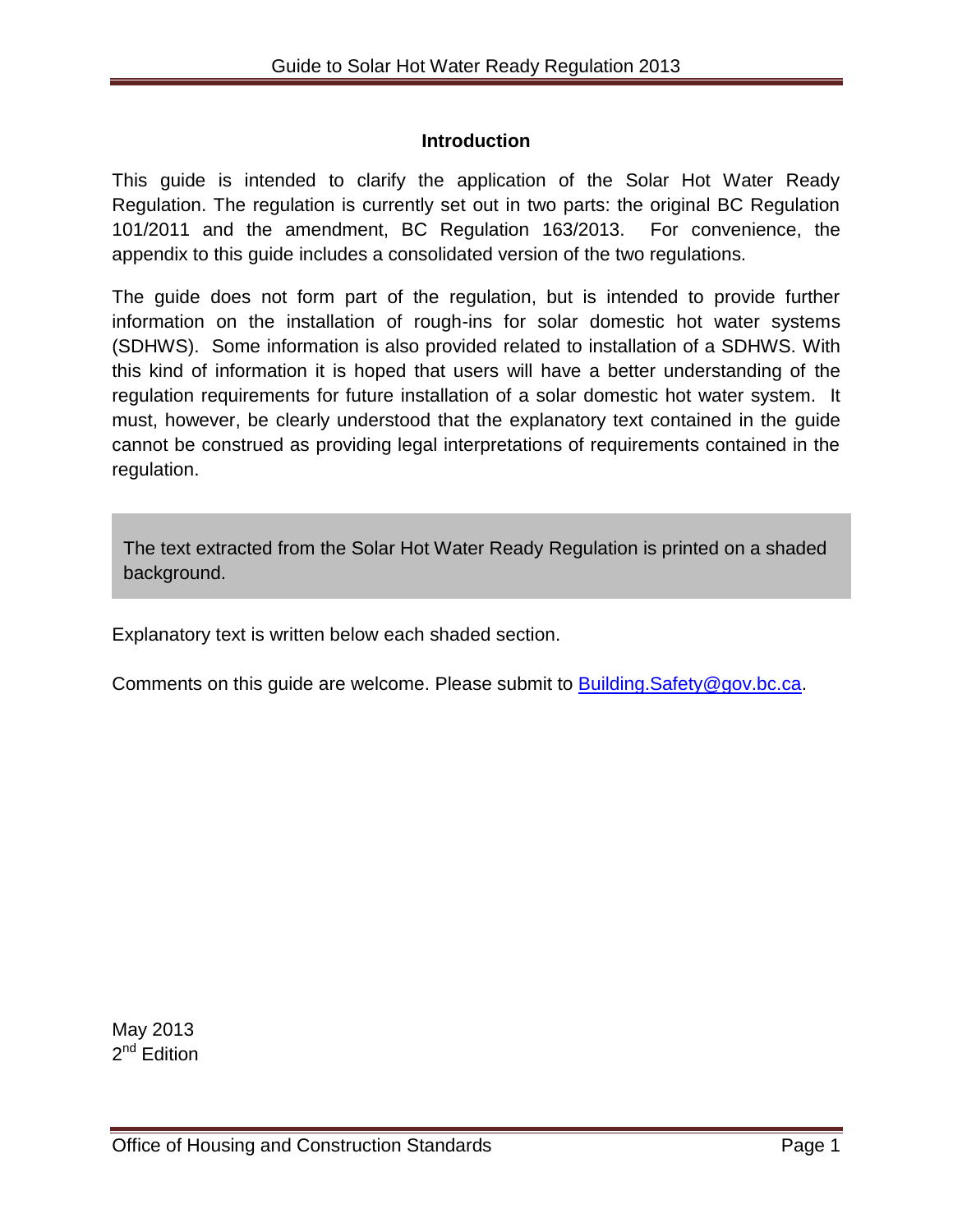## **BC Regulation 163/2013**

#### **Definitions**

1 In this regulation, the terms in *italics* have the same meaning as in the 2012 British Columbia Building Code.

## **Application**

2 This regulation applies to the local government jurisdictions set out in the Schedule.

Sections 1 and 2 of the regulation are self explanatory.

| Solar collectors for a solar domestic hot water system                       |
|------------------------------------------------------------------------------|
| (1) Subject to subsection (2), 2 conduit runs and an area that<br>3          |
| is not less than 9.3 square meters,<br>(a)                                   |
| has no dimensions less than 2.7 meters, and<br>(b)                           |
| is designated for future installation of solar collectors for a solar<br>(c) |
| domestic hot water system in compliance with CAN/CSA-F383-                   |
| 87                                                                           |
| must be incorporated in construction of new buildings of residential         |
| occupancy that contain                                                       |
| one dwelling unit, or<br>(a)                                                 |
| one dwelling unit and one secondary suite.<br>(b)                            |

Section 3 describes the requirement to provide for the future installation of a solar domestic hot water system. This is the requirement to allocate an area on or near the building that will be designated for the future installation of solar hot water collectors (also known as solar panels or solar collectors). The designated area is approximately the size of 2 typical solar hot water collectors. Solar collectors may be installed on a roof, wall, building lot, or accessory building such as a garage. A roof area directly above an accessible attic space is the preferred location for solar hot water collectors. Section 3 also requires that 2 conduit runs (typically but not necessarily run in parallel) be incorporated into construction of solar ready homes. The specifications for conduit runs are described further in section 5.

The latter part of Section 3, Subsection (1) specifies that the regulation applies only to detached single family homes, and detached single family homes containing a secondary suite as defined in the BC Building Code.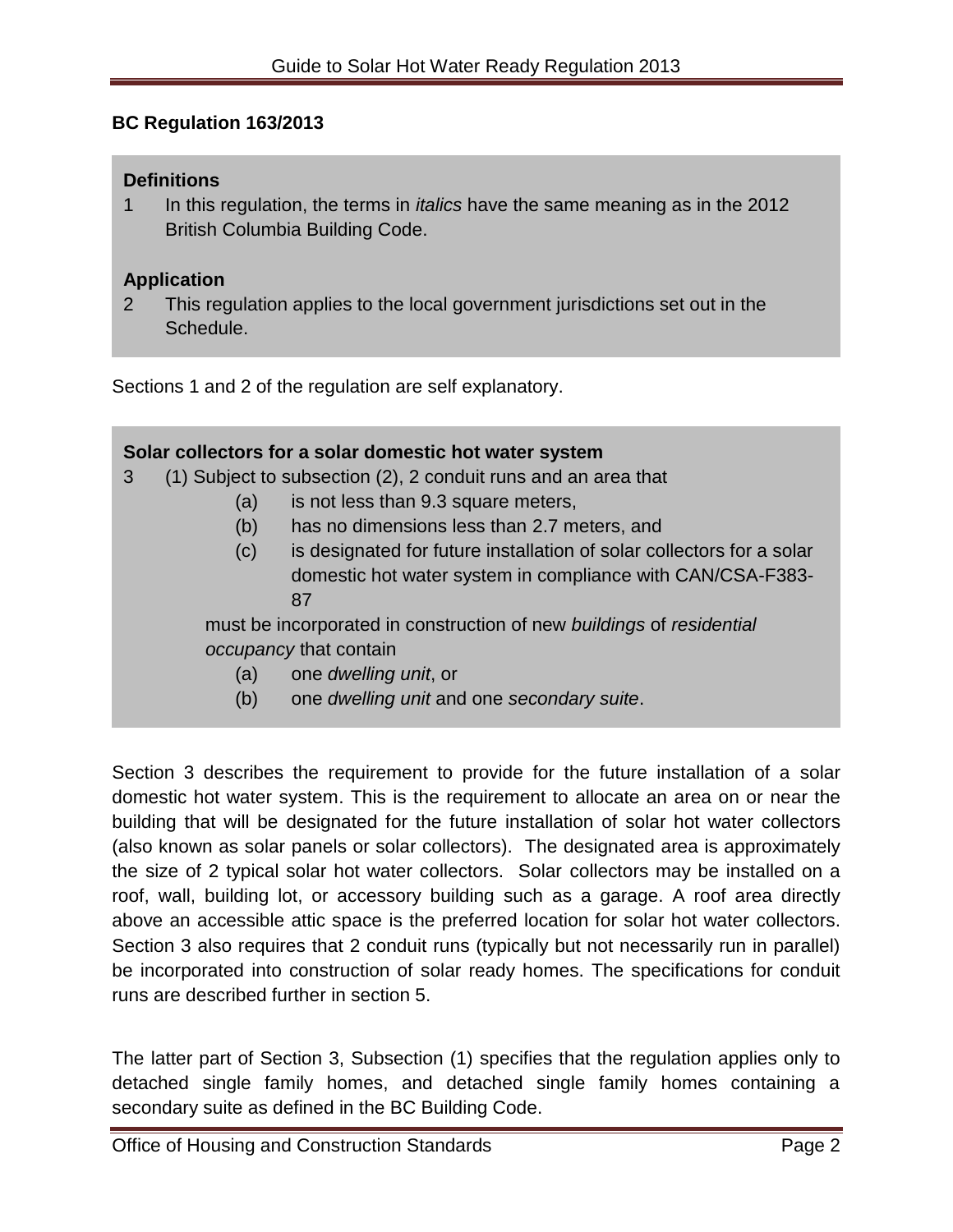(2) Subsection (1) does not apply with respect to new construction referred to in that subsection if the local government of the jurisdiction to which this regulation applies and within which the new construction is to occur is satisfied that *building* site conditions do not permit effective use of solar hot water heating.

Section 3, Subsection (2) describes where the regulation does not apply. If a building site is unsuitable for a solar domestic hot water installation, and it is therefore not anticipated that a rough-in will be used in future, a building owner may discuss with the local government having jurisdiction if this exemption to could be applied in their case. This exemption is intended for buildings that are in permanent shade, such as from a tall building or tall trees adjacent to the south side. It is not the intent of this regulation to require removal of objects that may shade a potential area designated for installation of a solar collector.

All options for alternate placement of the area designated for installation of a solar collector should be examined prior to applying this exemption. Note that a home's roof slope and orientation may not necessarily need to be altered to accommodate installation of a solar hot water collector, as rack mounting systems are available. However, in this case, it would be known that the future solar collectors will not be directly surface-mounted. This has direct implications in the application of Section 4(2) later on in the regulation.

The regulation is designed to accommodate as many potential areas designated for installation of a solar collector as possible including roofs, walls, building lots and accessory buildings. Local governments are ultimately responsible for the decision and any administrative process involved in determining whether a building site qualifies for an exemption to the regulation.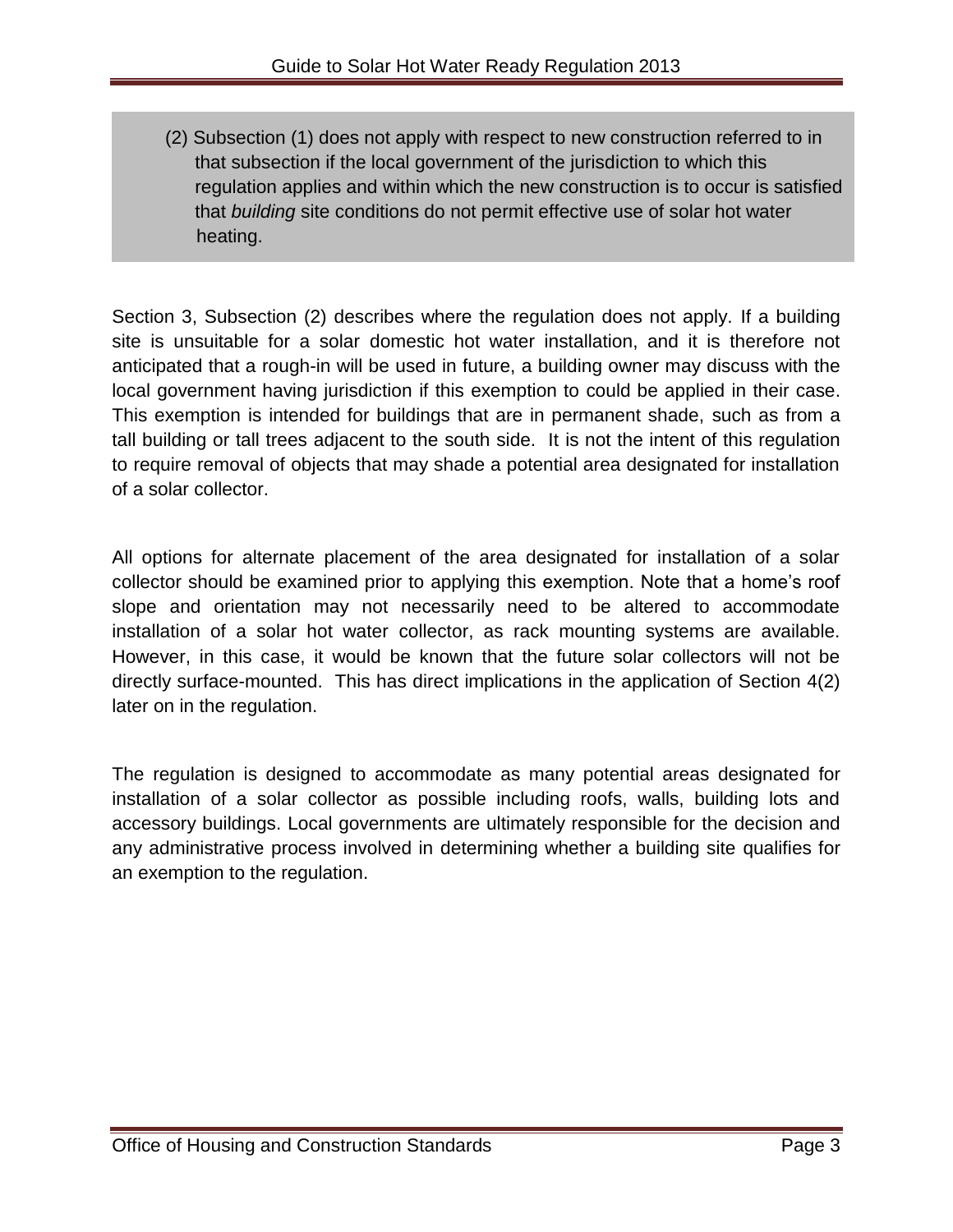# **Structural requirements**

- 4 (1) Except as permitted by subsection (2) of this section, structural members located in areas referred to in section 3 (1) must be designed to accommodate
	- (a) a uniform dead load of 0.24 kPa, in addition to design loads required by the British Columbia Building Code, and
	- (b) anticipated point loads where it is known that the solar collectors for a solar domestic hot water system will not be directly surfacemounted.
	- (2) Roof trusses located in areas referred to in section 3 (1) must be designed to accommodate the anticipated load, including
		- (a) a uniform dead load of 0.24 kPa, in addition to design loads required by the British Columbia Building Code, and
		- (b) point loads resulting from the uniform dead load referred to in paragraph (a).

Typically, designers must determine or calculate certain values (such as but not limited to snow load or clear spans) in order to specify the appropriate materials. The regulation requires designers to add an additional load value into the calculations. Note that roof mounted solar collectors are often mounted with brackets spaced two or four feet apart. They do not transfer their weight evenly to the roof structure. This creates point loading on to the structural members of the roof. This situation is exacerbated if snow accumulates on the solar collector. A structural member to which the bracket is attached beneath the solar collectors must be designed to accommodate this additional load. The requirements differ if the roof is constructed with roof joists or rafters versus roof trusses, as explained below.

# **Roof Joists or Rafters and Other Structural Members**

Section 4, Subsection (1) describes the additional loading requirements for roof joists or rafters and other structural members (such as a wall designated for a solar collector). If you are constructing a roof using conventional roof joists or roof rafters, the starting point is to assume that the solar collector will bear directly on the roof and only the uniform load of 0.24 kPa (in addition to snow load) is required to be accommodated in the design of the roof area. In this case, it is assumed that the load of future solar collectors will be evenly distributed along the roof rafter or joist. If it is known that the solar collector will sit on a rack or brackets above the roof surface, point loads should also be considered.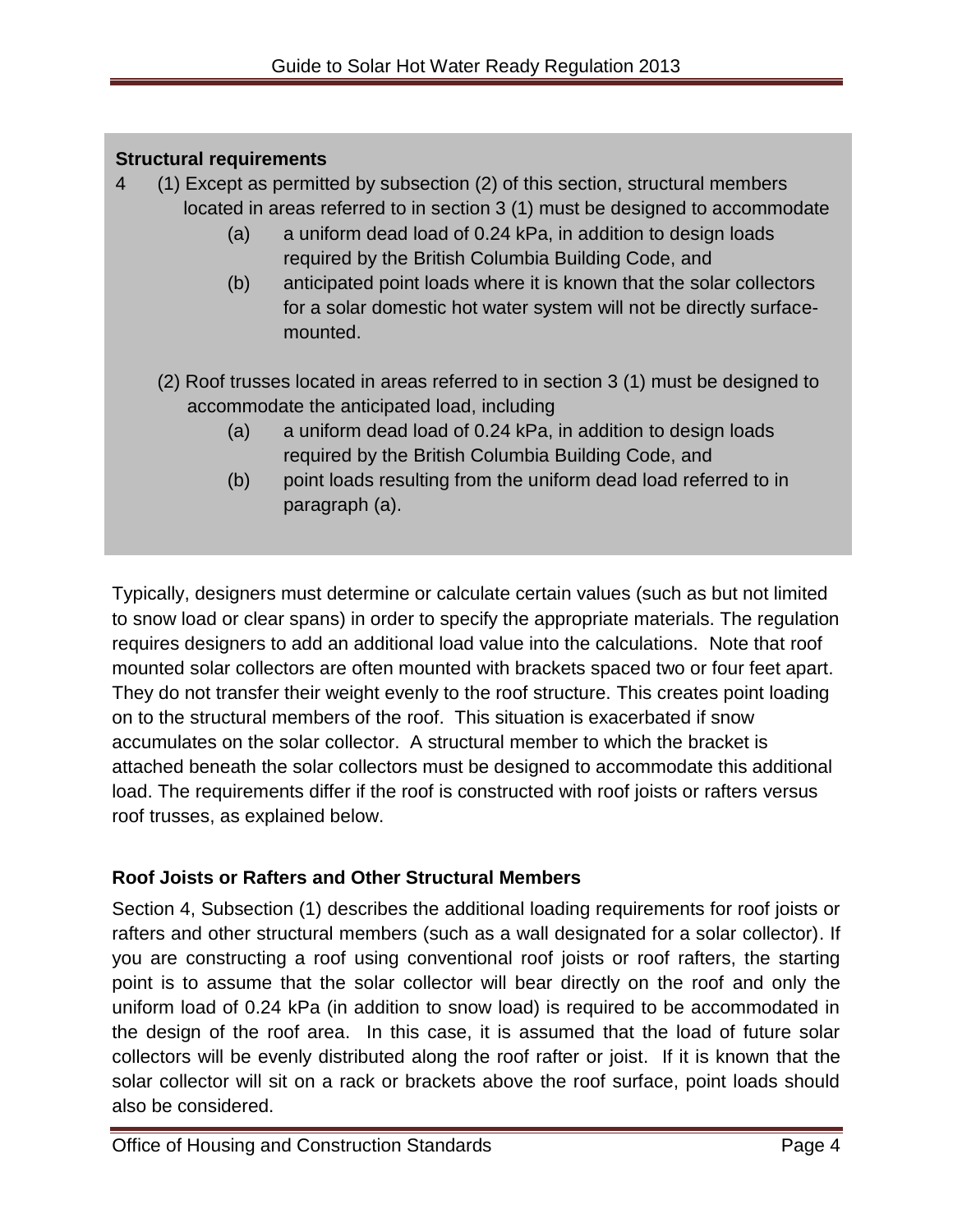Since the BC Building Code's Part 9 span tables for roof joists and rafters are not designed to accommodate point loads, an engineer may be required to calculate anticipated point loads where it is known that the solar collectors will not be directly surface-mounted for roof joists or rafters.

Other structural members (such as a wall designated for a solar collector) must also be designed to accommodate a minimum additional load of 0.24 kPa.

# **Roof Trusses**

Section 4, Subsection (2) describes the additional loading requirements for roof trusses. If you are constructing a Solar Hot Water Ready roof using conventional roof trusses, an additional load must be incorporated into the design of the trusses. In this case, because trusses are typically engineered, anticipated point loads can be accommodated. This additional load must account for rack or bracket mounted solar collectors.

For information on truss design, see [Truss Plate Institute of Canada \(TPIC\) Bulletin #7](http://www.tpic.ca/english/)  [\(March 12, 2012\).](http://www.tpic.ca/english/) While these are not compliance documents for the BC Solar Hot Water Ready Regulation, they provide guidance for the design of trusses in order to accommodate solar collectors. The design criteria used in TPIC's Bulletin #7 is a uniform dead load of 0.24 kPa and the additional point loads this creates when mounted to the roof. Bulletin #7 is primarily designed for the Natural Resources Canada Solar Ready program, which requires a larger roof space than does the BC Solar Hot Water Ready Regulation. However, the same truss design principles can be applied.

If the area designated for future installation of the solar collector is a roof system that uses roof trusses, be sure to inform your roof truss supplier that you are building a home that must comply with the Solar Hot Water Ready Regulation. The truss supplier should be informed as early as possible in the construction process by the builder or homeowner so that any potential changes in truss design can be accommodated.

# **IMPORTANT**

The design parameters in this regulation for structural members of roofs simply provide additional structural capacity for future installation of a solar domestic hot water system, and as such cannot account for all potential future factors. Owners are still responsible for an assessment before installing solar collectors in future, as loading implications will depend on installation methods, collector size and configuration, and so on.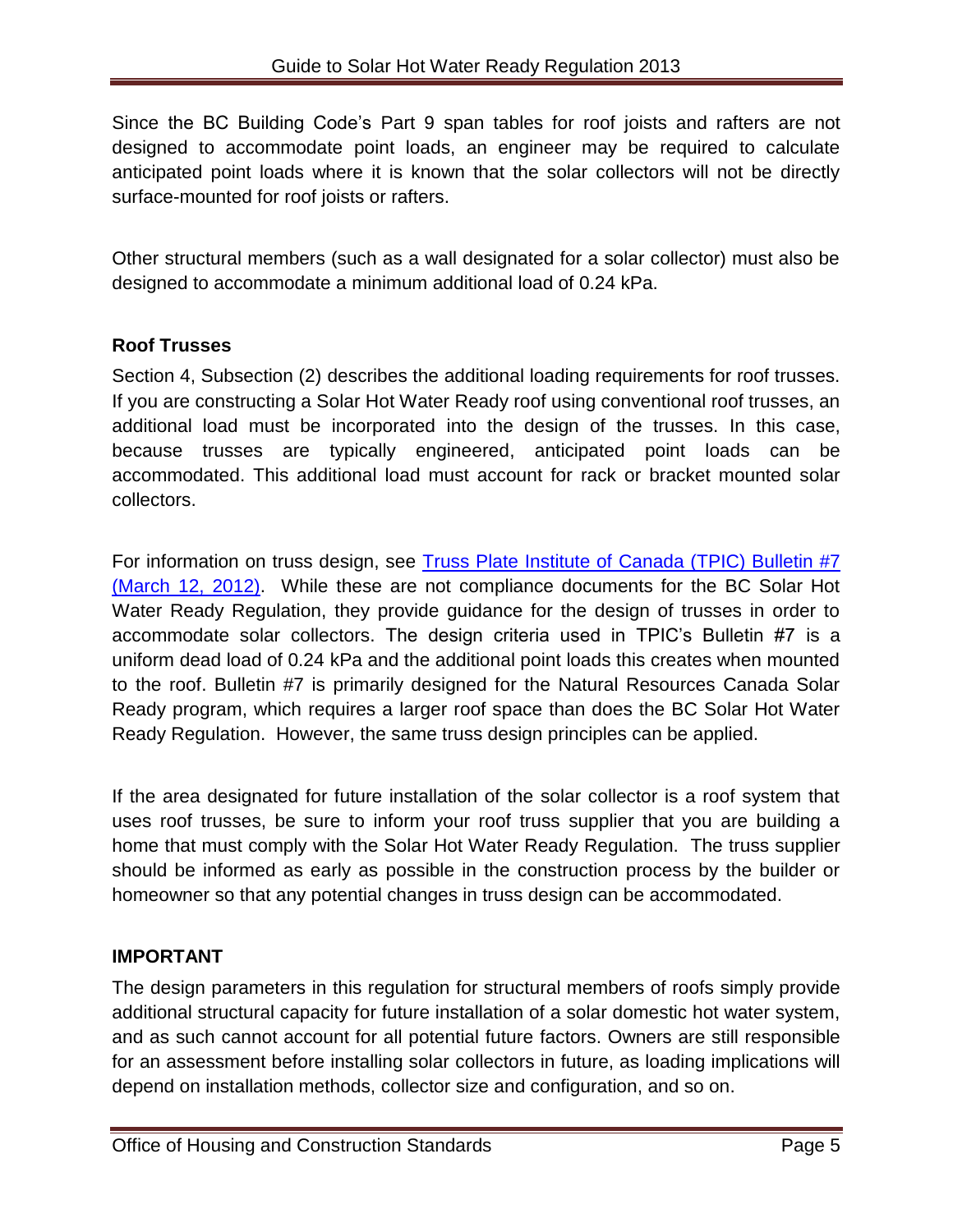## **Conduit runs**

5 (1) A minimum of 2 conduit runs must be provided that extend from the area directly adjacent to the *building*'s primary *service water heater* to

Section 5, Subsection (1) describes the requirement for the rough-in piping (conduit) that will later accommodate the solar hot water tubing. The conduit runs are typically installed in parallel and the choice of materials is the decision of the owner. In future, 2 tubing runs (typically copper pipe) are generally required to install a solar hot water system. Each required conduit run is provided to accommodate the installation of one  $\frac{1}{2}$ " or  $\frac{3}{4}$ " tubing run plus insulation. The rough-in pipes should begin as near as possible to the home's primary hot water heater. The rough-in piping should terminate in one of the three areas described in (a) through (c).

> (a) an accessible attic space adjacent to the roof area designated for installation of solar collectors for a solar domestic hot water system,

If the attic is accessible, the termination for the rough-in piping is best left in the attic, just above the level of the insulation, so it can easily be seen and identified at the installation stage.

> (b) the roof area designated for installation of solar collectors for a solar domestic hot water system, or

Option (b) is to terminate the conduit above the roof surface itself. This option would be appropriate for an attic with limited access, such as a low slope, flat, cathedral or roof joist design.

> (c) the exterior wall surface directly adjacent to the area designated for installation of solar collectors for a solar domestic hot water system.

Some installations will be designed for a wall area or perhaps a back yard installation, or installation on an accessory building. In these cases, the conduit should terminate at the outside wall nearest to the area designated for the solar hot water collector, as described in Option (c).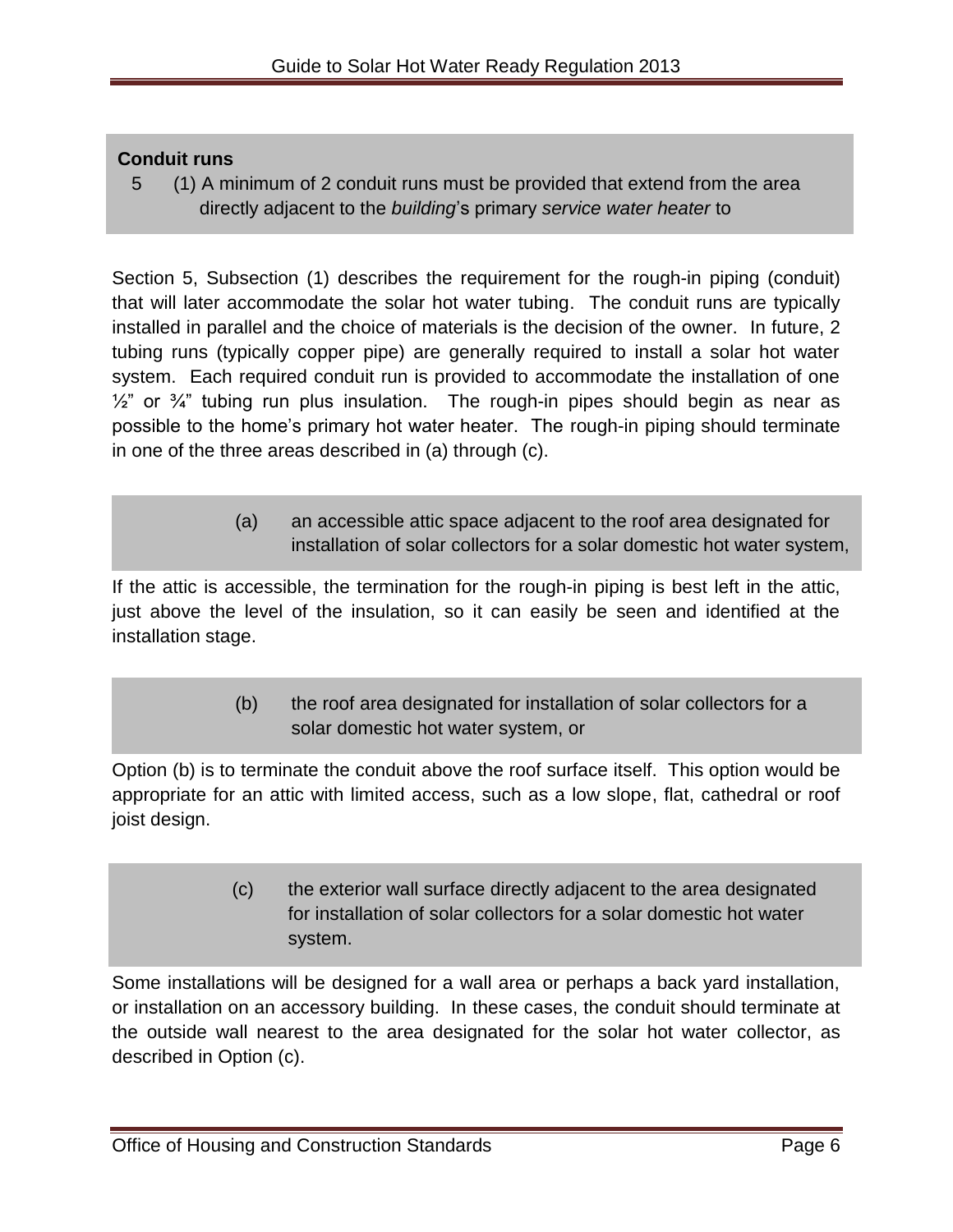(2) Conduit runs described in subsection (1) must

- (a) be accessible at both ends,
- (b) be capped or sealed at both ends to prevent water ingress and air leakage,
- (c) be identified by markings that are permanent, distinct and easily recognized,
- (d) have a minimum inside diameter of 50 mm, and
- (e) be able to accommodate the installation of insulated plumbing service for a solar domestic hot water system in compliance with CAN/CSA-F383, Installation Code for Solar Domestic Hot Water Systems, as referred to in the British Columbia Building Code.

Section 5, Subsection (2) describes the requirements for the rough-in conduit itself. In cases where the conduit runs cannot be straight or continuous, it may be necessary to break the conduit into 2 or more sections, or to provide for bends in the conduit. In these cases, each section of conduit (conduit run) should be accessible at both ends in order to facilitate the future installation of the solar hot water tubing.

More information on solar hot water rough-in, as well as best practice guides can be found at the following links:

<http://www.cansia.ca/government-regulatory-issues/provincial/solar-ready>

[http://canmetenergy-canmetenergie.nrcan](http://canmetenergy-canmetenergie.nrcan-rncan.gc.ca/eng/renewables/solar_thermal.html/)[rncan.gc.ca/eng/renewables/solar\\_thermal.html\](http://canmetenergy-canmetenergie.nrcan-rncan.gc.ca/eng/renewables/solar_thermal.html/)

These best practice guides are NOT compliance documents for the Province of BC Solar Hot Water Ready Regulation. Links are included for information only.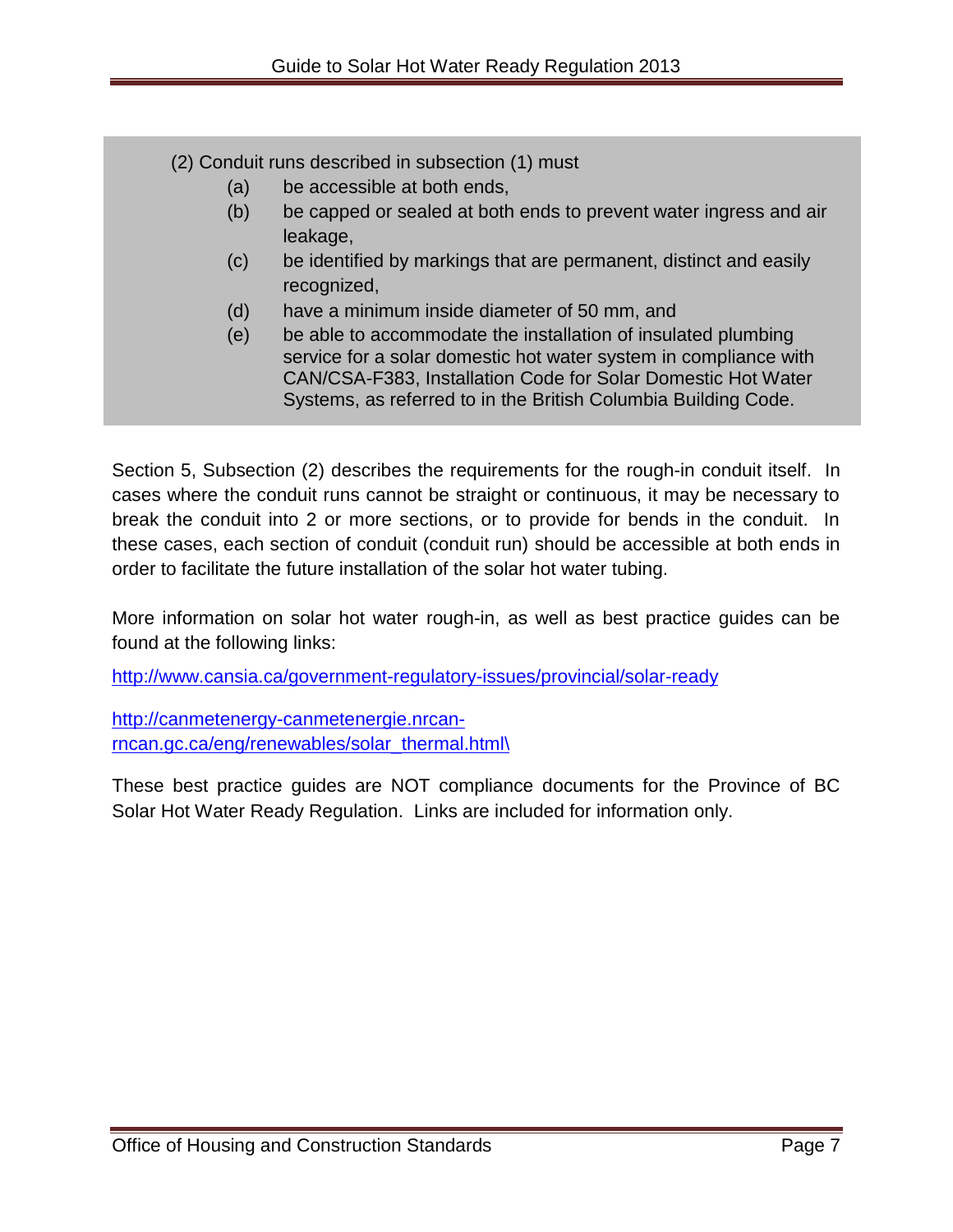# **Appendix**

## **Consolidated version of the two regulations**:

BC Regulation 101/2011 BC Regulation 163/2013

## *Contents*

- 1 Definitions
- 2 Applications
- 3 Solar collectors for a solar domestic hot water system
- 4 Solar hot water ready components
- 5 Conduit runs

## **Definitions**

1 In this regulation, the terms in *italics* have the same meaning as in the 2012 British Columbia Building Code.

## **Application**

2 This regulation applies to the local government jurisdictions set out in the Schedule.

## **Solar collectors for a solar domestic hot water system**

- 3 (1) Subject to subsection (2), 2 conduit runs and an area that
	- (a) is not less than 9.3 square meters,
	- (b) has no dimensions less than 2.7 meters, and
	- (c) is designated for future installation of solar collectors for a solar domestic hot water system in compliance with CAN/CSA-F383-87 must be incorporated in construction of new *buildings* of *residential occupancy* that contain
		- (a) one *dwelling unit*, or
		- (b) one *dwelling unit* and one *secondary suite*.
	- (2) Subsection (1) does not apply with respect to new construction referred to in that subsection if the local government of the jurisdiction to which this regulation applies and within which the new construction is to occur is satisfied that *building* site conditions do not permit effective use of solar hot water heating.

## **Structural requirements**

4 (1) Except as permitted by subsection (2) of this section, structural members located in areas referred to in section 3 (1) must be designed to accommodate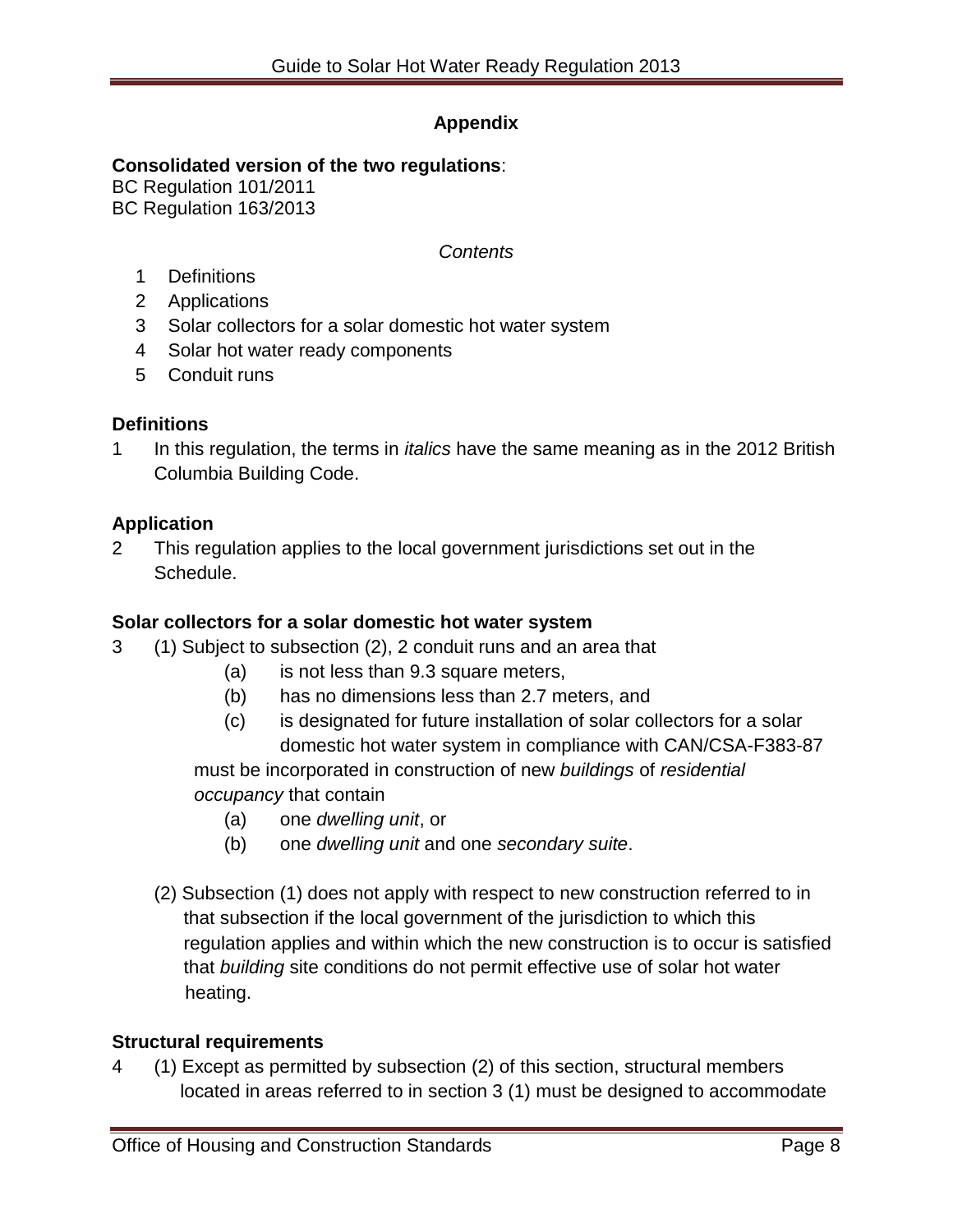- (a) a uniform dead load of 0.24 kPa, in addition to design loads required by the British Columbia Building Code, and
- (b) anticipated point loads where it is known that the solar collectors for a solar domestic hot water system will not be directly surfacemounted.
- (2) Roof trusses located in areas referred to in section 3 (1) must be designed to accommodate the anticipated load, including
	- (a) a uniform dead load of 0.24 kPa, in addition to design loads required by the British Columbia Building Code, and
	- (b) point loads resulting from the uniform dead load referred to in paragraph (a).

# **Conduit runs**

- 5 (1) A minimum of 2 conduit runs must be provided that extend from the area directly adjacent to the *building*'s primary *service water heater* to
	- (a) an accessible attic space adjacent to the roof area designated for installation of solar collectors for a solar domestic hot water system,
	- (b) the roof area designated for installation of solar collectors for a solar domestic hot water system, or
	- (c) the exterior wall surface directly adjacent to the area designated for installation of solar collectors for a solar domestic hot water system.
	- (2) Conduit runs described in subsection (1) must
		- (a) be accessible at both ends,
		- (b) be capped or sealed at both ends to prevent water ingress and air leakage,
		- (c) be identified by markings that are permanent, distinct and easily recognized,
		- (d) have a minimum inside diameter of 50 mm, and
		- (e) be able to accommodate the installation of insulated plumbing service for a solar domestic hot water system in compliance with CAN/CSA-F383, Installation Code for Solar Domestic Hot Water Systems, as referred to in the British Columbia Building Code.

# **Schedule**

*(Section 2)*